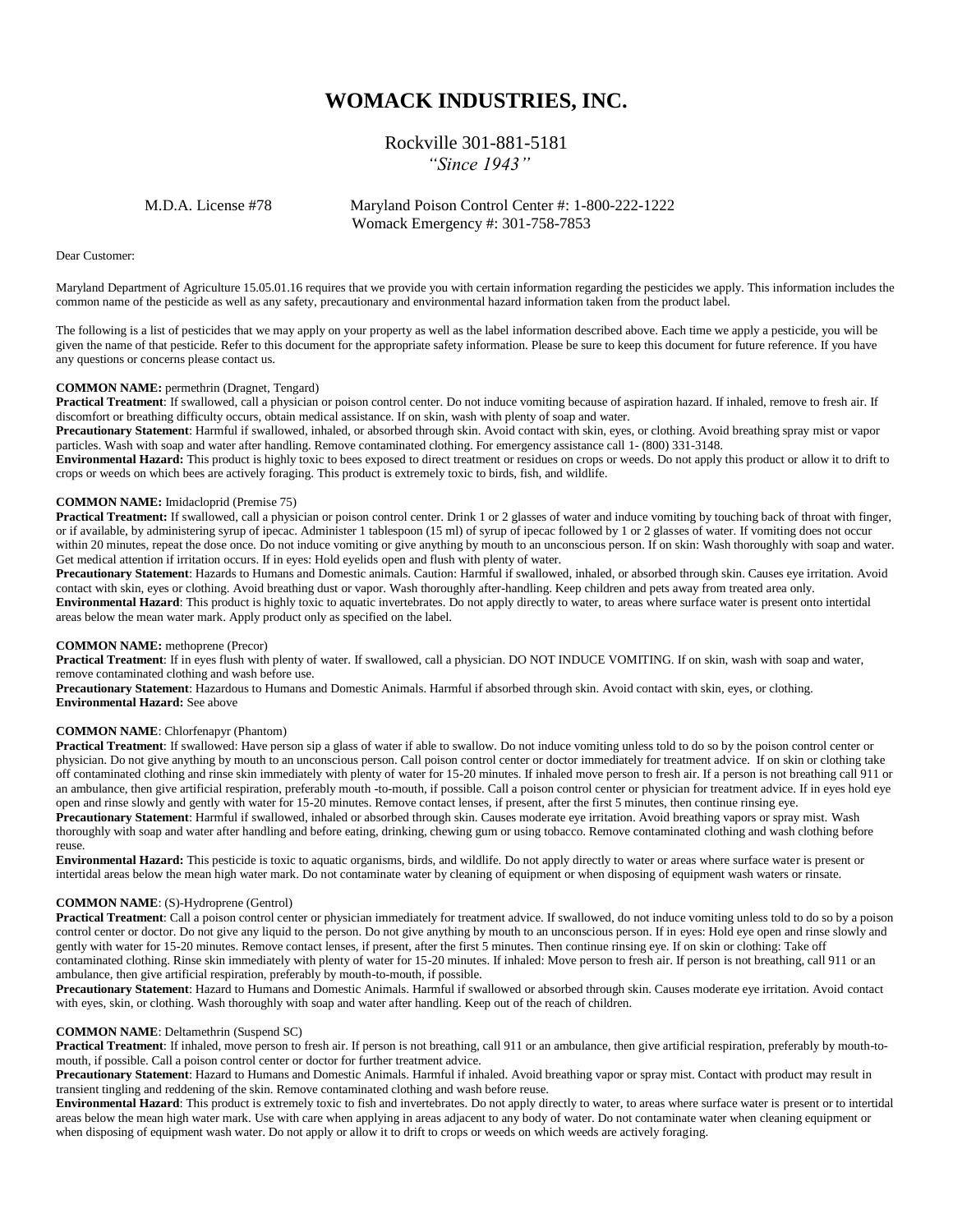## **COMMON NAME**: fipronil (Termidor)

**Practical Treatment**: If swallowed, call a poison control center or doctor immediately for treatment advice. Have a person sip a glass of water if able to swallow. Do not induce vomiting unless told to do so by a poison control center or doctor. Do not give anything by mouth to an unconscious person. If on skin or clothing: Take off contaminated clothing. Rinse skin immediately with plenty of water for 15-20 minutes. If inhaled: Move person to fresh air. If person is not breathing, call 911 or ambulance, then give artificial respiration, preferably mouth-to-mouth, if possible. If in eyes: Hold eye open and rinse slowly and gently with water for 15-20 minutes. Remove contact lenses, if present, after the first 5 minutes, then continue rinsing eye.

**Precautionary Statement**: Hazard to Humans and Domestic Animals. Harmful if swallowed, absorbed through skin or inhaled. Do not get in eyes, on skin or on clothing. Do not breathe spray mist. Wash thoroughly with soap and water after handling and before eating, drinking, chewing gum, or using tobacco. Remove and wash contaminated clothing before reuse.

**Environmental Hazard:** This pesticide is toxic to birds, fish, and aquatic invertebrates. Do not apply directly to water, or to areas where surface water is present or to intertidal areas below the mean high water mark. Runoff from treated areas may be hazardous to aquatic organisms in neighboring areas. Care must be taken to avoid runoff. Do not contaminate water by cleaning equipment or disposal of wastes. Do not contaminate water when disposing of equipment washwaters.

## **COMMON NAME:** Lambda –cyhalothrin (Demand CS)

**Practical Treatment**: If on skin or clothing take off contaminated clothing. Rinse skin immediately with plenty of water for 15-20 minutes and call a poison control center or doctor for treatment advice. If in eyes hold eye open and rinse slowly and gently with water for 15-20 minutes. Remove contact lenses, if present, after the first 5 minutes, then continue rinsing eye. If swallowed, call a poison control center or doctor immediately for treatment advice. Do not give any liquid to the person. Do not induce vomiting unless told to do so by the poison control center or doctor. Do not give anything by mouth to an unconscious person. If inhaled, move the person to fresh air. If person is not breathing, call 911 or an ambulance, then give artificial respiration, preferably mouth-to-mouth, if possible. Call a poison control center or doctor for further treatment advice.

**Precautionary Statement**: Hazards to Humans and Domestic Animals. Harmful if absorbed through the skin. Prolonged or frequently repeated skin contact may cause allergic skin reactions in some individuals. Avoid contact with skin, eyes, or clothing. Avoid breathing spray mist or vapor. Wash thoroughly with soap and water after handling. Remove contaminated clothing and wash before reuse.

**Environmental Hazard**: This product is extremely toxic to fish. Do not contaminate the water when cleaning equipment or disposing of equipment washwater. Do not apply directly to water, or to areas where surface water is present, or to intertidal areas below the mean high water mark. When making applications, care should be used to avoid household pets, particularly fish, and reptile pets.

## **COMMON NAME**: Tau-fluvalinate (Mavrik Perimeter)

**Practical Treatment**: If swallowed, call a poison control center or doctor immediately for treatment advice. Have person sip a glass of water if able to swallow. Do not induce vomiting unless told to do so by a poison control center or doctor. Do not give anything by mouth to an unconscious person. If on skin or clothing, take off contaminated clothing. Rinse skin off immediately with plenty of water for 15-20 minutes. Call a poison control center for treatment advice. If inhaled, move person to fresh air. If person is not breathing, call 911 or an ambulance, then give artificial respiration, preferably mouth-to-mouth, if possible. Call a poison control center or doctor for further treatment advice. If in eyes, hold eye open and rinse slowly and gently with water for 15-20 minutes. Remove contact lenses, if present, after the first 5 minutes, and then continue rinsing eyes. Call a poison control center for treatment advice.

**Precautionary Statement:** Hazard to Humans and Domestic Animals. Harmful if swallowed, absorbed through skin, or inhaled. Causes moderate eye irritation. Avoid contact with eyes, skin, or clothing. Avoid breathing spray mist or vapor. Wear long-sleeved shirt, long pants, shoes, socks, and chemical resistant gloves. **Environment Hazard**: This product is toxic to fish and aquatic organisms. This product is toxic to honey bees if bees are exposed to direct application. However, dried residues of this product are non-toxic to honey bees. Treat during non-foraging periods to minimize adverse effects. Do not apply directly to water or to areas where surface water is present or to intertidal areas below the mean high water mark. Use with care when applying in areas adjacent to any body of water. Drift and runoff from treated areas may be hazardous to fish and aquatic organisms in adjacent aquatic sites. Do not apply when weather conditions favor drift from the target area. Do not contaminate water when cleaning equipment or disposing of equipment wash waters.

## **COMMON NAME**: Etofenprox (Zenprox EC)

**Practical Treatment**: If swallowed call a poison control center or doctor immediately for treatment advice. Have person sip a glass of water if able to swallow. Do not induce vomiting unless told to do so by the poison control center or doctor. Do not give anything by mouth to an unconscious person. If in eyes hold eye open and rinse slowly and gently with water for 15-20 minutes. Remove contact lenses, if present, after the first 5 minutes, then continue rinsing eye. **Precautionary Statement**: Harmful if swallowed. Causes moderate eye irritation. Avoid contact with eyes or clothing. Wash hands thoroughly with soap and water after handling and before eating, drinking, chewing gum, using tobacco, or using the toilet. Repeated exposure to entofenprox can cause skin irritation.

#### **AEROSOLS**

**COMMON NAME:** Pyrethrin (Whitmire P.I., Whitmire Pro Control Fogger, Enforcer 2 hour fogger, ULD BP Insecticide Micro-Gen, Other) **Practical Treatment**: If inhaled: Remove to fresh air. Apply artificial respiration if indicated. If on skin: Remove contaminated clothing and wash affected skin areas with soap and water. If in eyes, flush with plenty of water. If irritation persists, call a physician. Harmful if inhaled or absorbed through skin. Avoid breathing vapors and skin contact. Stay out of rooms being treated for 2 hours, when fogging.

**Environmental Hazard:** Product is toxic to fish. Do not apply directly to water or to areas where surface water is present. Birds should be removed from premises. Whitmire Micro-Gen Phone Number is 1-800-777-8570.

#### **COMMON NAME:** boric acid (Whitmire Perma Dust)

**Practical Treatment**: If swallowed: Call a physician or Poison Control Center immediately. If inhaled: remove victim to fresh air. Apply artificial respiration if indicated. If on skin, remove contaminated clothing and wash affected areas with soap and water. If in eyes, flush eyes with plenty of water. Get medical attention immediately.

**Precautionary Statement:** May cause eye damage. Harmful if swallowed, inhaled, or absorbed through skin. Do not get in eyes or on clothing.

#### **COMMON NAME:** Tetramethrin (Whitmire Wasp Freeze, CB Stinger Insect Spray)

**Practical Treatment**: If swallowed call a physician or Poison Control Center immediately. Do not induce vomiting because of aspiration hazard. If inhaled, remove victim to fresh air. If in eyes, flush with plenty of water, get medical attention. If on skin or clothing, remove contaminated clothing, wash skin with soap and water. Get medical attention if irritation persists.

**Precautionary Statement**: Harmful if swallowed, inhaled, or absorbed through skin. Avoid breathing spray vapors or mist. Provide adequate ventilation of area being treated.

**Environmental Hazard:** This product is toxic to birds and fish.

#### **COMMON NAME**: Pyrethrin (Zenprox Aerosol)

**Practical Treatment**: If in eyes, hold eye open and rinse slowly and gently with water for 15-20 minutes. Remove contact lenses if present, after the first 5 minutes, then continue rinsing eye. Call a poison control center or doctor for treatment advice. If swallowed, immediately call a poison control center or doctor. Do not induce vomiting unless told to do so by a poison control center or doctor. Do not give any liquid to the person. Do not give anything by mouth to an unconscious person. Note to Physician: Vomiting may cause aspiration pneumonia.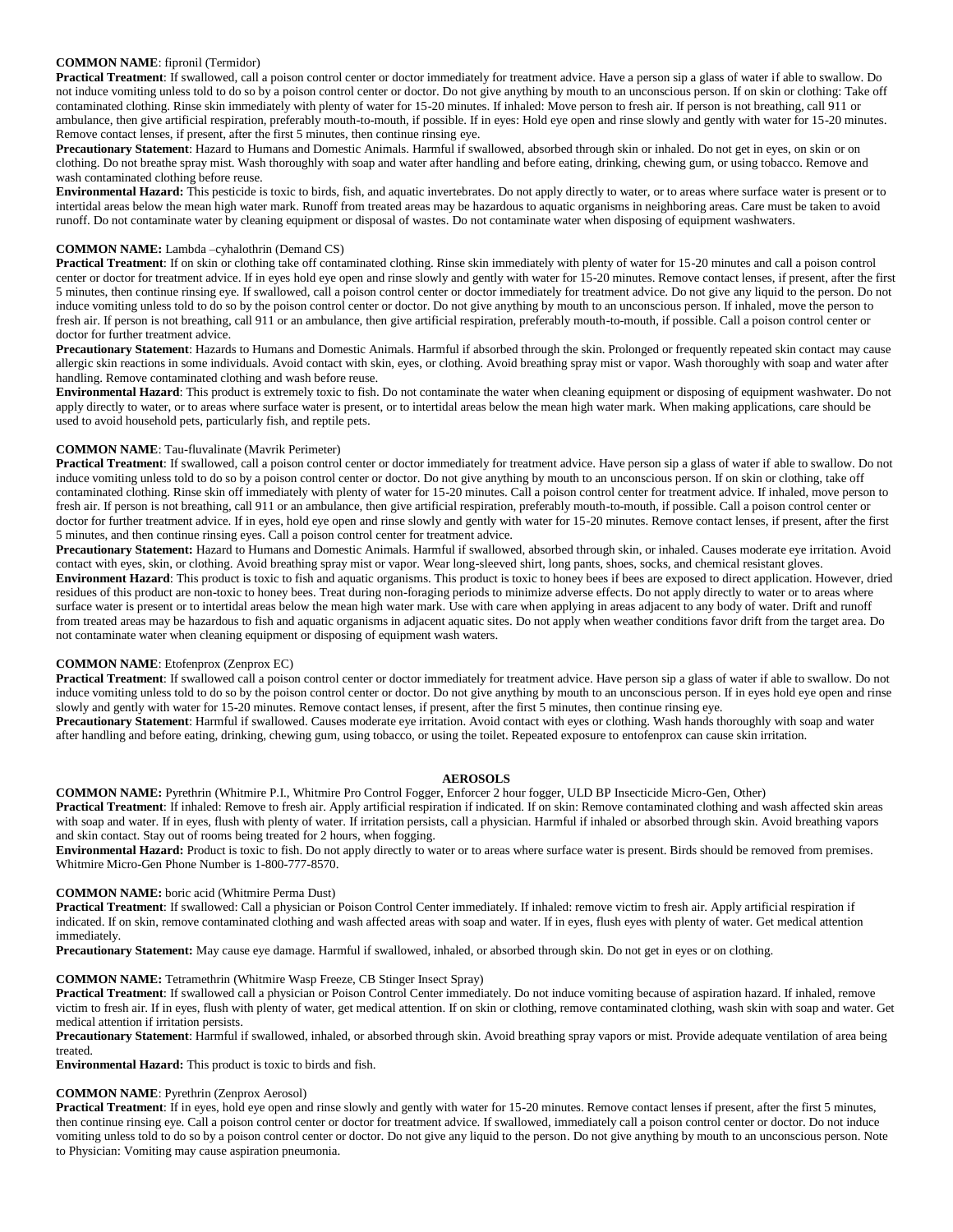Precautionary Statement: Hazards to Humans and Domestic Animals. Harmful if swallowed. Causes moderate eye irritation. Avoid contact with eyes or clothing. Wash hands thoroughly with soap and water after handling and before eating, drinking, chewing gum, using tobacco, or using the toilet. Environmental Hazard: This product is extremely toxic to aquatic organisms including fish and aquatic invertebrates. Do not contaminate water when disposing of equipment, wash-water, or rinsate.

## **GRANULES**

**COMMON NAME:** Naphalene & Sulfur (Snake-A-Way) Dr. T's Nature Products Pelham, Georgia **Precautionary Statement**: Hazard to Humans and Domestic Animals. Avoid contact with skin. Avoid breathing vapors. Avoid contact with food and feed. **Environmental Hazards**: Do not apply to water or wetlands.

## **COMMON NAME:** Orthoboric Acid (In Tice Ant Granules)

**Practical Treatment:** If in eyes: Hold eye open and rinse slowly and gently with water for 15-20 minutes. Remove contact lenses, if present, after the first five minutes, then continue rinsing eye. Call a poison control center or doctor for treatment advice. If on skin: take off contaminated clothing. Rinse skin immediately with plenty of water for 15-20 minutes. Call a poison control center or doctor for treatment advice. Have the product label with you when calling a poison control center or doctor or when going for treatment. In case of emergency, for additional information call 1-800-858-7378.

**Precautionary Statement**: Hazards to Humans and Domestic Animals: Caution: Harmful if absorbed through the skin. Causes moderate eye irritation. Avoid contact with skin, eyes, or clothing. Wash hands before eating, drinking, chewing gum, using tobacco, or using the toilet. Personal Protective Equipment (PPE): Applicators and handlers must wear: Long-sleeved shirt and long pants, chemical resistant or waterproof gloves, and shoes plus socks.

**Environmental Hazard**: Do not apply directly to water, to areas where surface water is present or to intertidal areas below the mean high water mark. Do not contaminate water when disposing of equipment wash waters or rinsate.

### **COMMON NAME:** Bifenthrin (Talstar Granular Insecticide)

**Practical Treatment**: If on skin or clothing take off contaminated clothing. Rinse skin immediately with plenty of water for 15-20 minutes. Call a poison control center or doctor for treatment advice. You may also contact 1-800-331-3148 for Emergency Assistance.

**Precautionary Statement**: Hazards to Humans and Domestic Animals. Harmful if absorbed through skin. Avoid contact with skin, eyes, or clothing.

**Environmental Hazard**: This pesticide is extremely toxic to fish and aquatic invertebrates. Do not apply directly to water or to areas where surface water is present or to intertidal areas below the mean high water mark. Do not apply when weather conditions favor drift from treated areas. Drift and run-off from treated areas may be hazardous to aquatic organisms in neighboring areas. Do not contaminate water when disposing of equipment wash waters or rinsate.

## **RODENTICIDES**

## **COMMON NAME**: bromadiolone (Resolv Soft Bait)

**Practical Treatment**: If swallowed call a poison control center or doctor immediately for treatment advice. Have person sip a glass of water if able to swallow. Do not induce vomiting unless told to do so by poison control center or doctor. If in eyes: hold eye open and rinse slowly and gently with water for 15-20 minutes. Remove contact lenses, if present, after the first 5 minutes, then continue rinsing eye. Call a poison control center or doctor immediately for treatment advice. If on skin or clothing: Take off contaminated clothing. Rinse skin with plenty of cool water for 15-20 minutes. If inhaled: move person to fresh air. If person is not breathing, call an ambulance, and then give them artificial respiration, preferably mouth-to-mouth, if possible. **Treatment for pet poisoning**: If animal eats bait, call veterinarian at once. **Precautionary Statement**: Hazard to Humans and Domestic Animals. Harmful if swallowed, absorbed through the skin, or if inhaled. Causes moderate eye irritation. Avoid contact with eyes, skin or clothing. Avoid breathing dust. Keep away from children, domestic animals, and pets. All handlers (including applicators) must wear long-sleeved shirt, long pants, shoes, socks, and waterproof gloves.

**Environmental Hazard:** This product is extremely toxic to mammals and birds. Dogs, cats and other predatory and scavenging mammals and birds might be poisoned if they feed upon animals that have eaten this bait. Do not apply directly to water, or to areas where surface water is present, or to intertidal areas below the mean high water mark. Do not contaminate water when disposing of equipment wash water or rinsate.

#### **COMMON NAME**: Bromadiolone (Contrac Rodenticide)

**Practical Treatment:** If swallowed, call a poison control center, doctor, or 1-877-854-2494 immediately for treatment advice. Have a person sip a glass of water if able to swallow. Do not induce vomiting unless told to do so by the poison control center or doctor.

**Precautionary Statement**: Hazard to Humans and Domestic Animals. Harmful if swallowed or absorbed through the skin. Keep away from children, domestic animals and pets. Do not get in eyes, on skin or on clothing. Wash thoroughly with soap and water after handling. Wear gloves if bait is handled.

**Environmental Hazard**: This product is toxic to fish, birds, and other wildlife. Predatory and scavenging mammals and birds might be poisoned if they feed upon animals that have eaten bait. Do not apply this product directly to water or to areas where surface water is present or to intertidal areas below the mean high water mark.

## **COMMON NAME**: Diphacinone (Ditrac Tracking Powder)

**Practical Treatment:** If swallowed call a poison control center, doctor, or 1-877-854-2494 immediately for treatment advice. Have person sip a glass of water if able to swallow. Do not induce vomiting unless told to do so by the poison control center or doctor. If on skin, rinse skin with water for 15-20 minutes. Remove contaminated clothing. Get medical attention. **Note to physician or veterinarian**: If swallowed, this material may reduce the clotting ability of the blood and cause bleeding. If ingested, administer Vitamin K1 intramuscularly or orally as indicated in bishydroxycoumarin overdoses. Repeat as necessary based on monitoring of prothrombin times.

**Precautionary Statement:** Hazard to Humans and Domestic Animals. May be fatal if swallowed or absorbed through the skin. Do not get in eyes, on skin, or on clothing. Wear protective clothing and rubber gloves. Wash arms and face with soap and water after mixing or handling and before eating, drinking, or using tobacco. Remove contaminated clothing and wash before reuse.

**Environmental Hazard:** This product is toxic to fish, birds, and other wildlife. Do not apply this product directly to water or to areas where surface water is present or to intertidal areas below the mean high water mark.

#### **COMMON NAME**: Brodifacoum (Final All-Weather Blox)

**Practical Treatment**: If swallowed, call a poison control center, physician, or 1-877-854-2494 immediately for treatment advice. Have person sip a glass of water if able to swallow. Do not induce vomiting unless told to do so by the poison control center or doctor. If on skin, take off contaminated clothing. Rinse skin immediately with plenty of water for 15-20 minutes. Call a poison control center or physician for treatment advice. If in eyes, hold eye open and rinse slowly with water for 15-20 minutes. Remove contact lenses, if present, after the first 5 minutes, then continue rinsing eye. Call a poison control center, physician, or 1-877-854-2494 immediately for treatment advice.

**Precautionary Statement:** Hazards to Humans and Domestic Animals. Harmful if swallowed. Causes moderate eye irritation. Keep away from children, domestic animals and pets. Do not get in eyes or on clothing. All handlers (including applicators) must wear shoes plus socks, and gloves. Any person who retrieves carcasses or unused bait following application of this product must wear gloves.

**Environmental Hazard:** This product is extremely toxic to mammals and birds. Dogs, cats, and other predatory and scavenging mammals and birds might be poisoned if they feed upon animals that have eaten this bait. This pesticide is toxic to fish. Do not apply directly to water, or to areas where surface water is present or intertidal